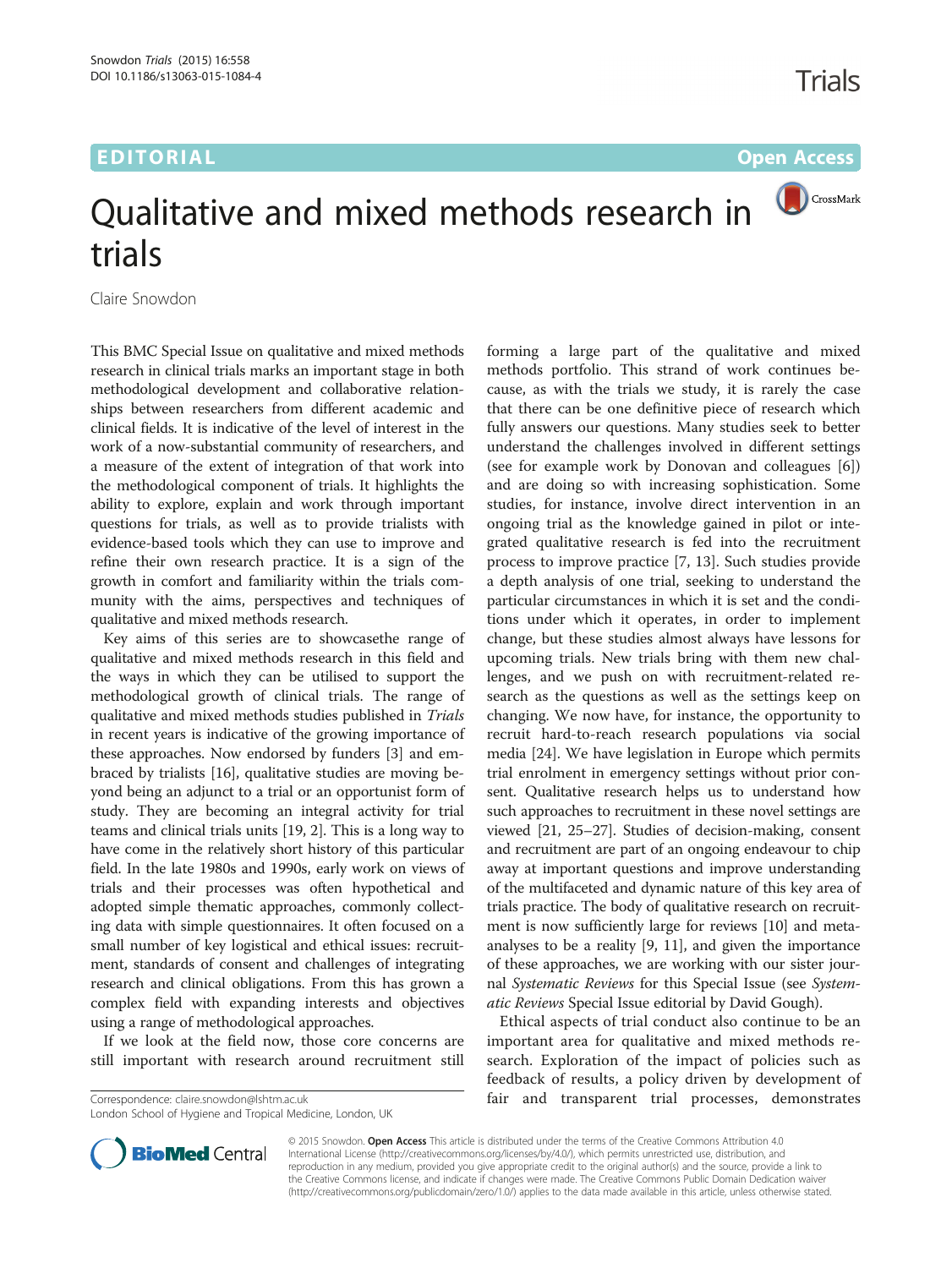<span id="page-1-0"></span>diverse reactions among participants and, for some, profound and enduring effects made visible only through qualitative inquiry [5, [20](#page-2-0)]. The groundwork of such studies in identifying ethical issues, benefits and concerns allows us to move on to develop the tools and evidence base and for change. The Ottawa Statement on the Ethical Design and Conduct of Cluster Randomized Trials [[28\]](#page-2-0), based on a complex mixed methods study, is a recent example of how we can progress directly from qualitative research to the generation of evidence-based guidelines for the good conduct of clinical trials.

The Ottowa Statement is a positive example of the value of holistic consideration of the design and analytical choices trial teams make, issues which are not so often considered by qualitative researchers. This is an important new direction for study with scope for qualitative exploration of the value of different trial methods and methodological questions (see, for instance, the work of Dimairo and colleages [4] on trialists' views of adaptive trial designs and Snowdon and colleagues [\[20](#page-2-0)] on expert methodologists' views of inclusion and exclusion criteria in high mortality trials). Views and experiences of the effects of design on trial participants are also important but have received insufficient scrutiny. Work in this area is, however, emerging with, for instance, studies of views of the use of sham interventions [[18](#page-2-0)], placebos [\[23](#page-2-0)] and control groups [\[12\]](#page-2-0). Qualitative and mixed methods researchers are now demonstrating the contribution they can make to the development of trial outcome measures which are conceptually grounded in the knowledge, values, preferences and needs of patients, trial participants and healthcare providers [8, [14](#page-2-0)].

We need to continue to grow in our understanding of the value and application of qualitative research in this context, especially in mixed methods studies where integration of data from different approaches is a crucial and complex endeavour [[15\]](#page-2-0). We need to engage with the epistemological challenges involved [1]. The qualitative stream of work at ConDuCT (Collaboration and Innovation for Difficult or Complex Randomised Controlled Trials - [http://www.bris.ac.uk/social-community](http://www.bris.ac.uk/social-community-medicine/centres/conduct2/research/theme-2.html)[medicine/centres/conduct2/research/theme-2.html](http://www.bris.ac.uk/social-community-medicine/centres/conduct2/research/theme-2.html)), one of the MRC Hubs for Trial Methodology Research, and the QUART study to consider the contribution of qualitative research to trials [[17\]](#page-2-0) are evidence of this reflexive and empirically driven direction in methodological research. As trials develop and change and focus on new areas of medicine, they will explore ever more complex interventions, using new methodological tools. As they do so, new and complex questions of conduct, policy and ethics will emerge.

New questions and methodological innovation allow important strides forward, as do shifts in our thinking about data and evidence. A move away from a deficit model, in which we see participants as "failing" to understand, allows us to use testimonies of participants and professionals on an equal footing, recognising and valuing the different expertise they have to offer. A widening of focus from initial recruitment to the full course of the trial allows us to consider the ongoing lived experience of participants into which trial-related events and views are incorporated. Interest in the "hidden challenges" [6] and the unseen areas of research practice allows close scrutiny of what Stobart [\[22](#page-2-0)] refers to as the "liminal spaces" in which the everyday work of trials is carried out. We need to explore these different components in order to improve our understanding of the whole.

This is a dynamic and evolving field, and we anticipate that the collective body of work for this Special Issue will clearly demonstrate the variety and complexity of the work we do. We hope that it will be a forum for methodological reflection and debate and will stimulate, in the spirit of qualitative enquiry, engagement with context, experience and expertise, and will bring to the fore new and emergent questions for clinical trials.

The author declares that she has no competing interests.

### Received: 13 October 2015 Accepted: 26 November 2015 Published online: 08 December 2015

#### References

- 1. Blackwood B, O'Halloran P, Porter S. On the problems of mixing RCTs with qualitative research: the case of the MRC framework for the evaluation of complex healthcare interventions. J Res Nurs. 2010;15(6):511–21.
- 2. Cooper C, O'Cathain A, Hind D, Adamson J, Lawton J, & Baird W 2014) Conducting qualitative research within Clinical Trials Units: avoiding potential pitfalls. Contemp Clin Trials, 38(2), 338–343.
- 3. Craig P, Dieppe P, Macintyre S, Michie S, Nazareth I, Petticrew M. Developing and evaluating complex interventions: new guidance: MRC. 2008.
- 4. Dimairo M, Boote J, Nicholl J, Todd S. Missing steps in a staircase: a qualitative study of the perspectives of key stakeholders on the use of adaptive designs in confirmatory trials. Trials. 2015;16:430.
- 5. Dixon-Woods M, Tarrant C, Jackson CJ, Jones DR, Kenyon S. Providing the results of research to participants: a mixed-method study of the benefits and challenges of a consultative approach. Clin Trials. 2011;8(3):330–41.
- 6. Donovan JL, Paramasivan S, de Salis I, Toerien M. Clear obstacles and hidden challenges: understanding recruiter perspectives in six pragmatic randomised controlled trials. Trials. 2014;15:5. doi[:10.1186/1745-6215-15-5](http://dx.doi.org/10.1186/1745-6215-15-5).
- 7. Donovan JL, Rooshenas L, Jepson M, Townsend D, Wade J, Avery K, et al. An intervention to improve informed consent and recruitment to randomised clinical trials: the development of the Quintet Recruitment Intervention (QRI). In press.
- 8. Heffernan E, Coulson, Henshaw H, Barry J, Ferguson M. The development of a measure of participation in adults with hearing loss: a qualitative study of expert views. Trials. 2015;16Suppl 1:30. doi[:10.1186/1745-6215-16-S1-P30.](http://dx.doi.org/10.1186/1745-6215-16-S1-P30)
- 9. Hughes-Morley A, Young B, Waheed W, Small N, Bower P. Factors affecting recruitment into depression trials: systematic review, meta-synthesis and conceptual framework. J Affect Disord. 2014;172C:274–90.
- 10. Lewin S, Glenton C, Oxman AD. Use of qualitative methods alongside randomised controlled trials of complex healthcare interventions: methodological study. BMJ. 2009;339:b3496.
- 11. Mccann S, Campbell M, Entwistle V. Recruitment to clinical trials: a meta-ethnographic synthesis of studies of reasons for participation. J Health Serv Res Policy. 2013;18:233–41.